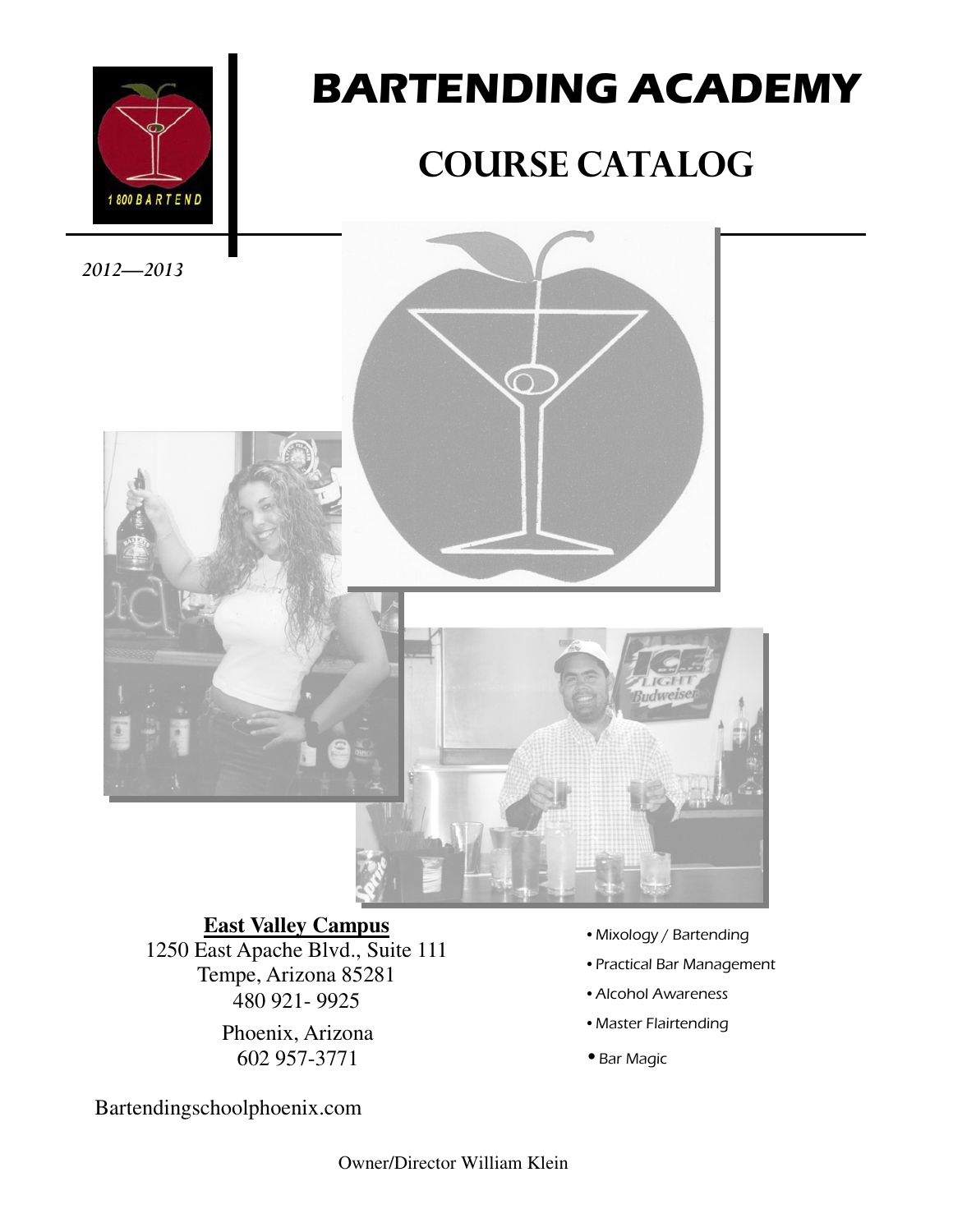

## **Mixology / Bartending 40 Hours**

The most complete Bartending training program available! Be able to work almost anywhere with the skills and confidence needed to make a profitable and rewarding career. The purpose of this course is to provide the student with the knowledge and skills required to perform as a competent bartender at the entry level. This course is forty hours in length. The lessons cover over one hundred and fifty drinks, as well as beers, wines, customer service, private parties, and responsible liquor service. The student will have daily quizzes tracking progress in class. The Final exam is a written test requiring 87% or better to pass, followed by a practical test in which the student will make 12 drinks in no more than 8 minutes with an acceptable score of 90 or above.

All lessons are conducted in exactly the same manner. First, the lecture is given by the instructor on the specific lesson for this class period, during which five (5) steps are followed in explaining each drink in the lesson. 1) Description, 2) Appropriate glass, 3) Ingredients and exact measurements, 4) Appropriate mixing method, 5) Proper garnish. The instructor then demonstrates the making of each drink in the lesson. During the remainder of the class time, all students practice making drinks, under the close supervision of the instructor.

| Lesson $#$   | Curriculum                        | Clock Hrs. | Description                                                                                                                           |
|--------------|-----------------------------------|------------|---------------------------------------------------------------------------------------------------------------------------------------|
| Lesson $#1$  | <b>Cream Drinks</b>               | 4 Hrs      | This lesson teaches 16 after dinner cream and ice cream drinks.                                                                       |
| Lesson #2    | Martinis &<br>Manhattans          | 4 Hrs      | This lesson teaches 17 Martini's, , Manhattan's, and Rob Roys<br>These are served in the finest bars.                                 |
| Lesson $#3$  | <b>Shooters</b>                   | 4 Hrs      | This lesson teaches over 30 of the most popular shooters.<br>These are the latest party atmosphere drinks.                            |
| Lesson #4    | <b>Tall Drinks</b>                | 4 Hrs      | This lesson teaches over 25 of the tall fancy drinks served in re<br>sorts, hotels, nightclubs, and restaurants                       |
| Lesson #5    | Testing                           | 4 Hrs      | Midterm testing will be used to analyze the students progress                                                                         |
| Lesson #6    | Highballs                         | 4 Hrs      | This lesson teaches over 30 of the most commonly ordered<br>drinks, such as a Rum & Coke, Screwdriver and a Fuzzy Navel.              |
| Lesson #7    | 2 oz. Cocktail<br>After Dinner    | 4 Hrs      | This lesson teaches 17 of the straight alcohol drinks popular<br>everywhere, and the relaxing coffee drinks served everywhere.        |
| Lesson #8    | Margaritas<br>Beer / Wine         | 4 Hrs      | This lessons covers Margaritas, Sours, and Daiquiris. The stu<br>dent will also learn the basics of beer and wine service             |
| Lesson #9    | Alcohol<br>Awareness              | 4 Hrs      | Approved by the AZ. Dept. of Liquor Licenses and Control, this<br>class covers the rules and regulations of the state liquor service. |
| Lesson $#10$ | <b>Final Testing</b><br>Practical | 4 Hrs      | This class will determine the students' readiness and general<br>knowledge. Passing grades of 87% are required.                       |

### **Class Schedule**

Classes can be completed in one or two weeks.

| Morning Schedule   | Monday to Friday | 9:00 a.m to 1:00 p.m.    |
|--------------------|------------------|--------------------------|
| Afternoon Schedule | Monday to Friday | 1:30 p.m. to $5:30$ p.m. |
| Evening Schedule   | Monday to Friday | 6:00 p.m. to $10:00$ pm  |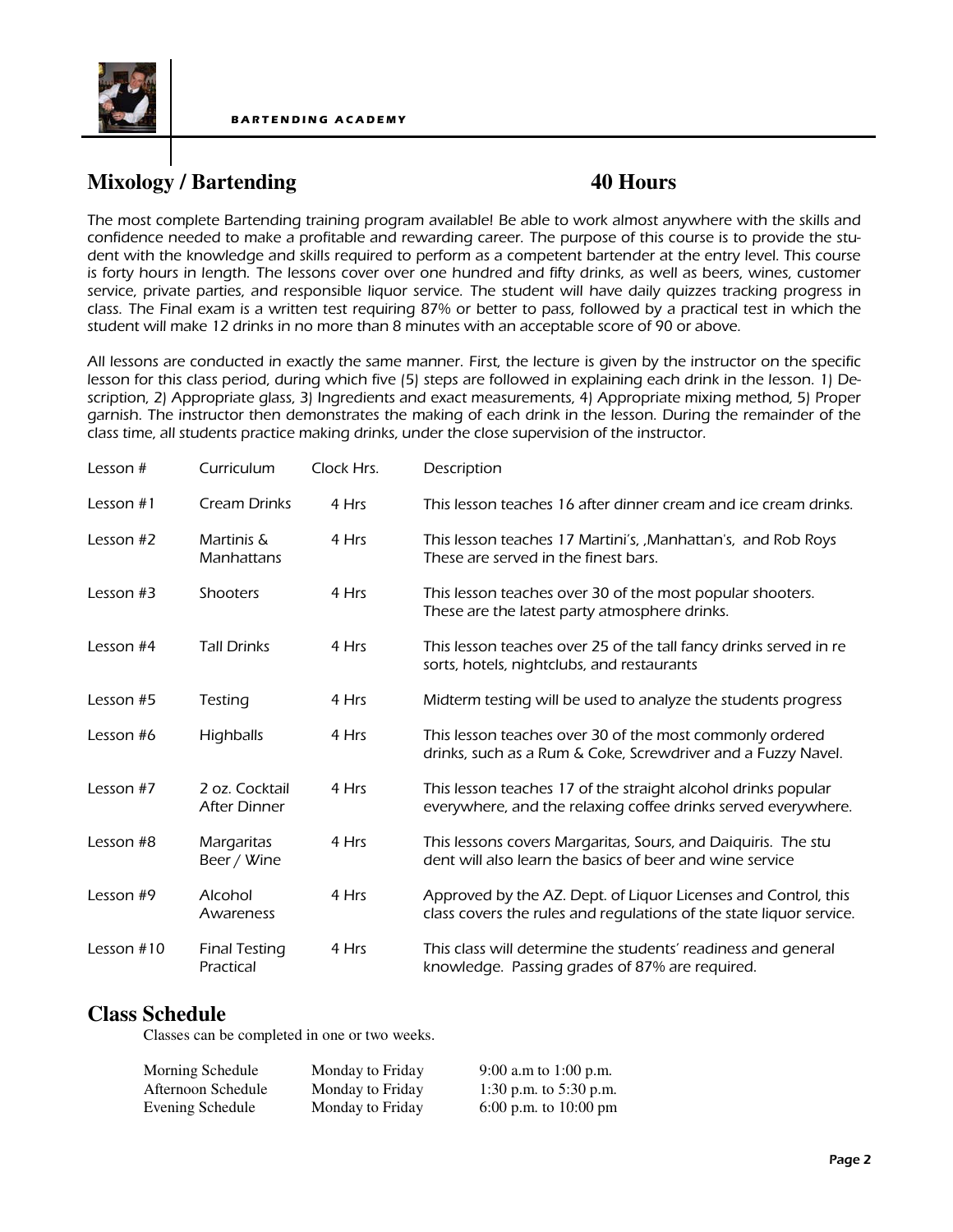

## **Practical Bar Management** 16 Hours

It all looks so easy. Pour drink, sell drink, ring-in the profits. In fact, extracting profits out of a beverage operation is quite challenging. Between waste, spillage, free drinks, over pouring, theft and other operational maladies, the mangers job is getting tougher every day. Covering virtually every aspect of a beverage operation, this class goes from analyzing bartender and server productivity to explaining how to use pour cost formulas to increase profits. This class delves into how to increase profits, reduce the establishment costs, raise the service bar and how to do it all in a step-by-step format.

Learn how to use simple math to achieve higher profits, how to protect the bottom line through portioning, the effective pricing methods to reduce costs and increase profits. The class covers hiring and retaining employees, avoiding the high costs of shrinkage and employee theft, and marketing to increase guest visitations.

| Lesson $#$  | Curriculum                          | Clock Hrs. | Description                                                                                                                                                                      |
|-------------|-------------------------------------|------------|----------------------------------------------------------------------------------------------------------------------------------------------------------------------------------|
| Lesson $#1$ | Establishing the<br>Foundation      | 4 Hrs      | Class covers Market Research, Mathematics of Profit, Facility<br>Design, Beverage Equipment and Liquor Selection.                                                                |
| Lesson #2   | Profitable<br>Beverage Operations   | 4 Hrs      | This lesson teaches Portion Control, Optimum Drink Pricing,<br>Cash Control, Maintaining Health Standards, Drink Mixes, and<br>Developing successful Beer / Wine Programs.       |
| Lesson $#3$ | Professional<br>Beverage Management | 4 Hrs      | In this lecture, the student learns about Inventory Control,<br>Analyzing Pour Costs, Productivity, Labor Cost and Staff<br>Performance. Point of Sale Systems are also covered. |
| Lesson $#4$ | Managing<br><b>Human Resources</b>  | 4 Hrs      | This lesson covers the most important aspect of Bar<br>Management, the employees. Topics include Hiring Practices,<br>Preventing Internal Theft and Customer Safety issues.      |

### **Class Schedule**

Classes are scheduled the last two weeks of the month. Course availability is dependant on enrollment.

| <b>First Week</b> | Tuesday and Wednesday | 6:00 p.m. to $10:00$ p.m. |
|-------------------|-----------------------|---------------------------|
| Second Week       | Tuesday and Wednesday | 6:00 p.m. to $10:00$ p.m. |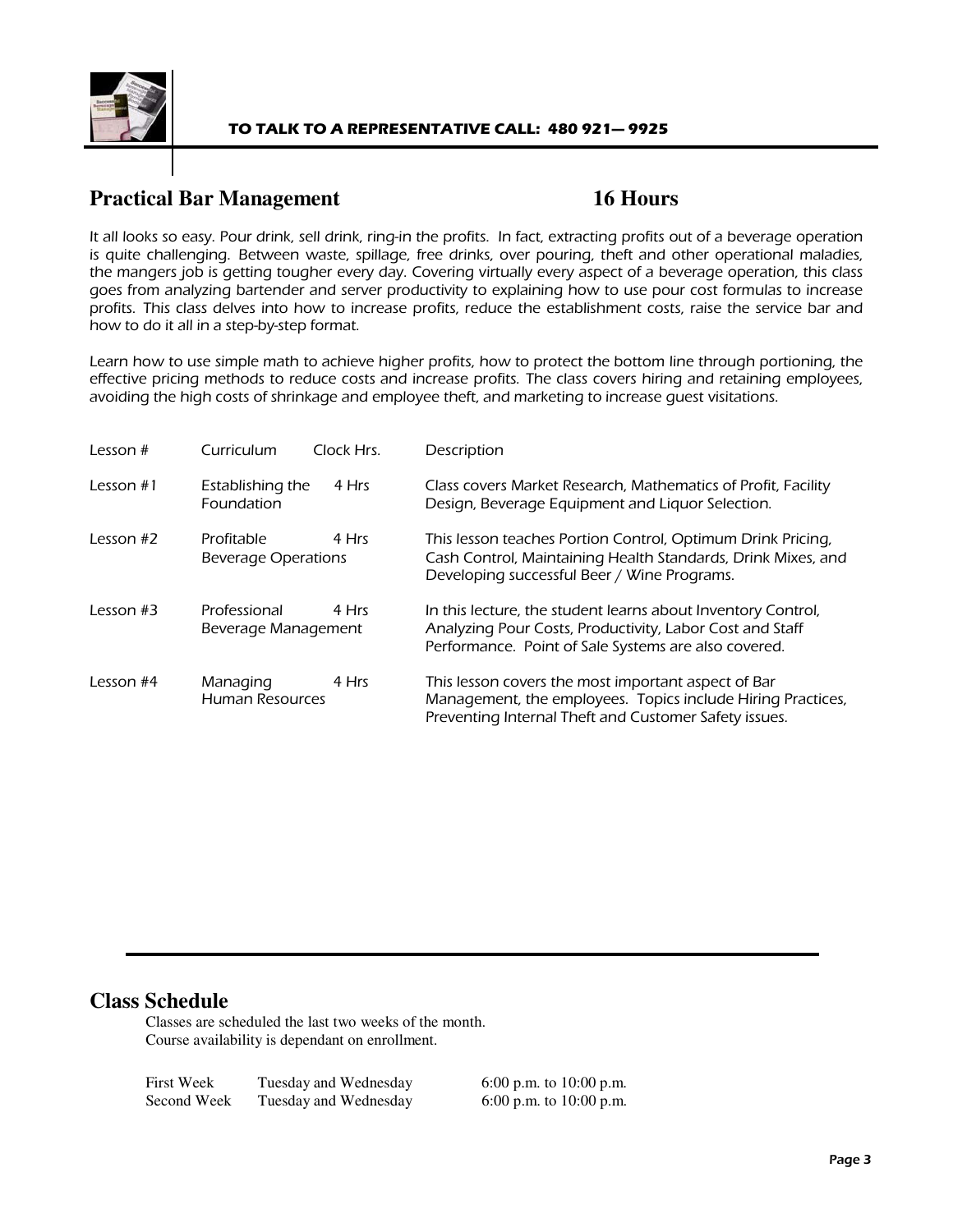

## **Alcohol Awareness ( Basic ) 4 Hours**

Bartenders, waiters, waitresses and other servers and sellers of alcohol must be aware of how alcohol affects people. Also, they must be aware of what their responsibilities are when serving and selling alcohol.

During this class session, you will learn how alcohol causes intoxication, how to intervene when you believe that your patrons are abusing alcohol, and what to do if a patron on your premises becomes intoxicated. You will learn the major laws, statutes, rules and regulations that govern the actions of all owners, managers, employees and patrons of licensed establishments.

This course is included in the Basic Mixology / Bartending course at no additional tuition.

| Lesson $#$ | Curriculum                                   | Clock Hrs. | Description                                                                                                                                                        |
|------------|----------------------------------------------|------------|--------------------------------------------------------------------------------------------------------------------------------------------------------------------|
| Topic #1   | Regulation of<br>Alcohol                     | 1 Hr       | This section covers the D.L.L.C., Liquor licenses, and Risks both<br>to the businesses and employees                                                               |
| Topic #2   | Laws Regarding<br>Establishments             | Hr         | During this session we discuss the Licensed Premises,<br>Entertainment on the premises, and Violence on the premises.                                              |
| Topic #3   | Laws Regarding<br>Age                        | Hr         | We delve into the Legal Age in AZ., Identifying false I.D.s<br>and Underage persons in Bars                                                                        |
| Topic #4   | Laws Regarding<br><b>Intoxicated Persons</b> | 1 Hr       | This section covers Intoxicated quests, Service Limitations,<br>Knowledge of Alcohol, Monitoring Customers and Intervention<br>Techniques and Management Policies. |

### **Alcohol Awareness ( Management ) 3 1/2 Hours**

All Managers, Licensees and Agents are required to attend a training class that has been certified by the Arizona Department of Liquor Licenses and Control. All material is taken from the Arizona Revised Statutes Title 4 and Title 13 and the Arizona Administrative Code Title 19.

| Lesson #  | Clock Hrs.<br>Curriculum               | Description                                                                                                                                                                                                                                                                                                                                                       |
|-----------|----------------------------------------|-------------------------------------------------------------------------------------------------------------------------------------------------------------------------------------------------------------------------------------------------------------------------------------------------------------------------------------------------------------------|
| Lesson #1 | 4 Hr<br>Management<br>Training Program | Major topics included in this course are an Overview of the<br>Arizona Department of Liquor Licenses and Control, Law<br>Enforcement, Licensed Premises, Liquor Licenses, Management<br>Requirements, General Business Practices, Disorderly Conduct<br>and Acts of Violence. This lecture also covers Intoxicated<br>Customers, Minors, and Dram Shop Liability. |
|           |                                        |                                                                                                                                                                                                                                                                                                                                                                   |

The Alcohol Awareness Basic class is required before attending the Management Course.

### **Class Schedule**

Classes are scheduled Fridays of each month Course availability is dependent on enrollment. Call for scheduled classes

| Fridays | 9:00 a.m. to 1:00 p.m. (Basic) |  |
|---------|--------------------------------|--|
| Fridays | 1:30 p.m. to 5:30 p.m. (Mgmt)  |  |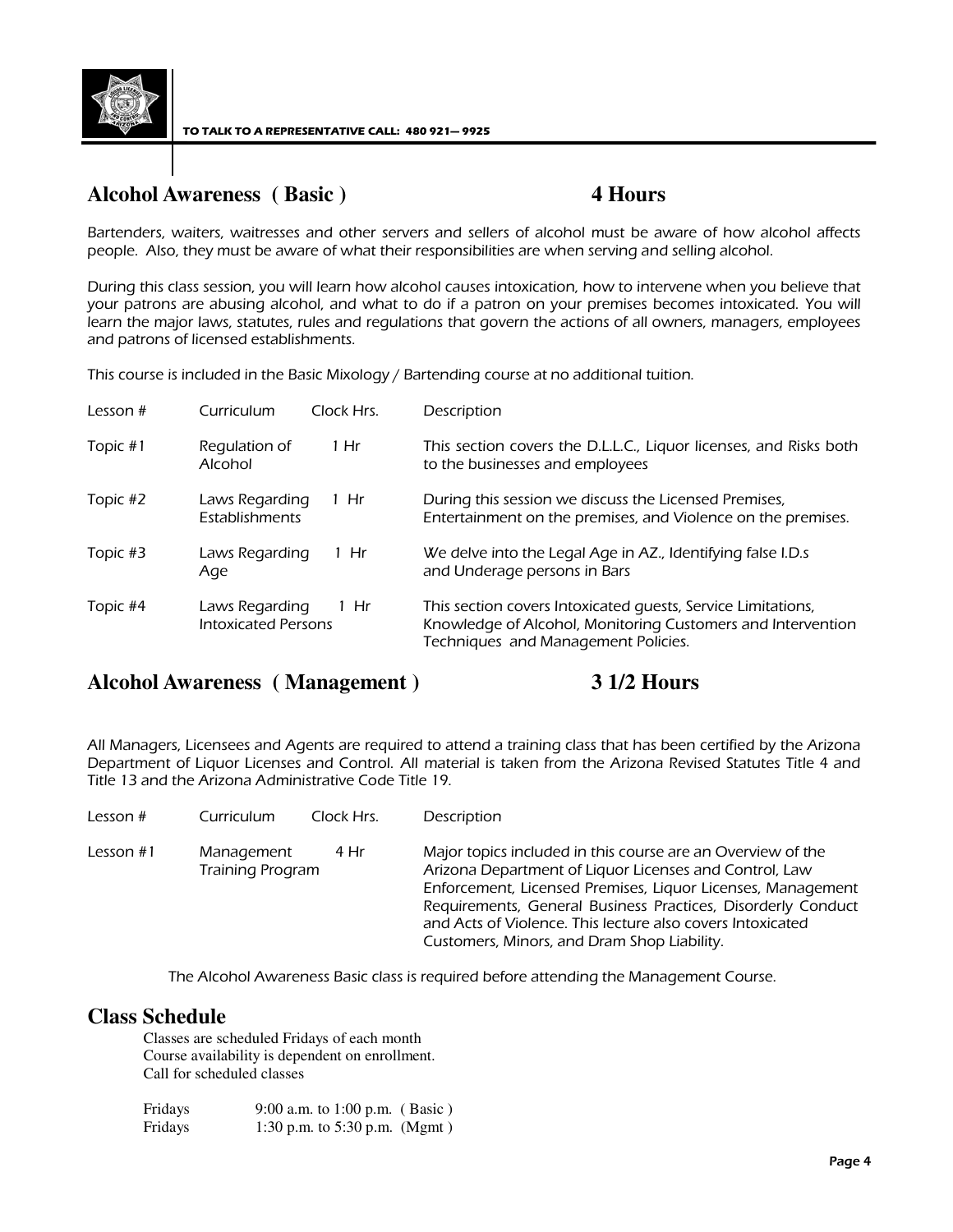

## **Bar Magic\***

Great Ice Breakers to increase tips and popularity. Keep your customers entertained and in awe. They will keep coming back to you to see how it's done! (Of course, you'll never reveal the trick.) Everyone loves magic. Increase your popularity and be the life of the party!

The course tuition includes all props, equipment and detailed instructions taught by professional magicians. The student will be taught a minimum of (6) bar tricks to be used over and over.

| Lesson $#$      | Curriculum                  | Clock Hrs. | Description                                                                                                                                                                                                                                                         |
|-----------------|-----------------------------|------------|---------------------------------------------------------------------------------------------------------------------------------------------------------------------------------------------------------------------------------------------------------------------|
| Lesson $#1$     | Floating<br><b>Tricks</b>   | 4 Hrs      | This is truly one of the greatest magic tricks ever invented.<br>Learn the techniques of floating items.                                                                                                                                                            |
| Lesson #2       | Sleight of<br>Hand          | 4 Hrs      | Sleight of hand is the best way to learn basic magic.<br>After learning the moves, it will be easy to do the<br>same moves with other objects. Once you master this, you'll<br>find it easy to perform many different types of tricks.                              |
| Lesson $#3$     | The Miracle<br>Gimmick      | 4 Hrs      | Also known as the thumb tip, this is one of the greatest<br>accessories invented for magicians. With this gimmick, you'll<br>be able to perform close up tricks such as making a silk<br>handkerchief vanish in your bare hands or cutting and<br>restoring a rope. |
| Lesson $#4.5.6$ | Combination<br><b>Moves</b> | 4 Hrs      | Using the previous lessons, the student will learn to amaze and<br>entertain friends, family, customers and management.                                                                                                                                             |

### **Class Schedule**

Classes are scheduled for the last Weekend of each month Course availability is dependant on enrollment. Call for scheduled classes

Saturdays 11:00 a.m. to 4:15 p.m.

\*not licensed by the Arizona State Board for Private Post-Secondary Education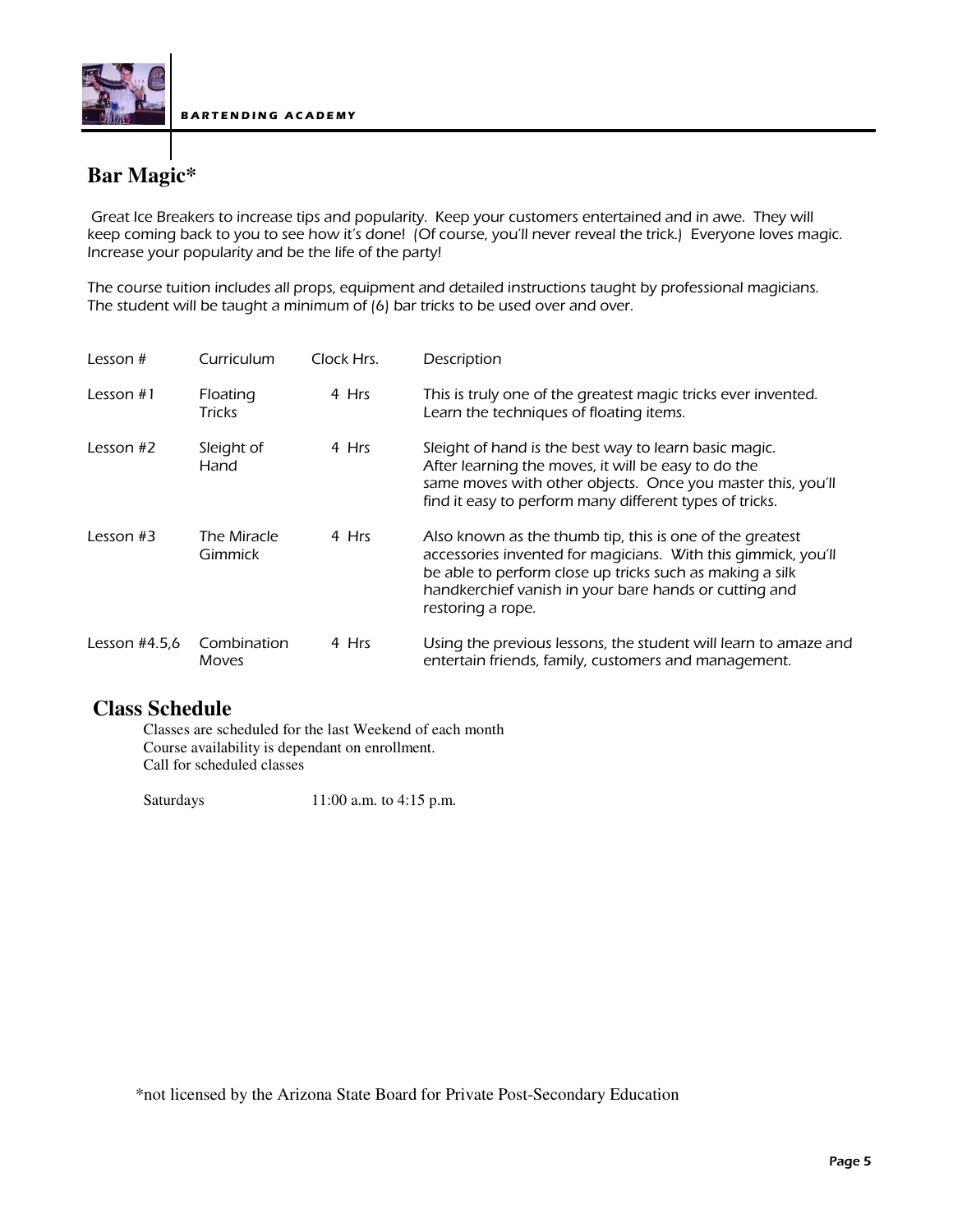

TO TALK TO A REPRESENTATIVE CALL: 480 921— 9925

## **Master Flairtending 5.25 Hours**

The skills, knowledge, and confidence required to perform as a competent exhibition bartender are provided. This course will also increase the bartender's value to the establishment as well as increasing his/her income potential. The five hour course will cover flair techniques involving use of the mixing tin, beer bottles, liquor bottles and glassware.

The students will be expected to practice outside of class. Flairtending is an art, not a science. Everyone does things a little differently, and if it looks good, breaks nothing and makes the guest happy, then everyone wins

| Lesson $#$  | Curriculum                              | Clock Hrs. | Description                                                                                                                                                                               |
|-------------|-----------------------------------------|------------|-------------------------------------------------------------------------------------------------------------------------------------------------------------------------------------------|
| Lesson $#1$ | Beginning Flair<br>Knowledge            | 1.75 Hrs   | A perfect place to start, these are the tricks used most often.<br>The basics of flair are taught using Beer Bottles, Straws, Ice<br>Scoops, Garnishes, Strainers and the Mixing Tins.    |
| Lesson $#2$ | Intermediate<br><b>Flair Techniques</b> | $1.75$ Hrs | Things are starting to heat up! This class starts to take on some<br>style. You'll be using mostly full bottles and glassware to<br>entertain your quests and adding tips to your pocket. |
| Lesson $#3$ | Advanced Flair<br><b>Practices</b>      | 1.75 Hrs   | Tricks during this portion take on a new dimension and the<br>combinations are endless. This will teach combining the<br>moves taught into a flawless routine.                            |

## **Job Placement Assistance**

While some students take our course for personal reasons such as meeting people, home use, or to bolster their restaurant management resume, most attend seeking a career. Job placement assistance is provided whether the graduate is seeking full time, part time, or private parties only.

The graduates enthusiasm, personality, people skills and aggressiveness determine how quickly they find employment. The graduate will have all the necessary bartending skills to work at the finest establishments. The school does give tips on finding employment, including dress code, conduct, and follow-up.

The school cannot guarantee employment, however the school receives calls from bar owners and managers who request our graduates for interviews. The school also calls local managers and owners to check on the progress of our graduates, as well as to check on any current openings that exist.

All fees paid are for tuition and registration only. The Certification of Completion will not be issued to a student unless all requirements, including payment of all fees, have been met. At the Student's request, upon successful completion of the course the school will assist each graduate in finding employment in the bar and restaurant industry.

The student simply contacts the school and lets us know what city he/she is moving to. We will than contact the school and set up an appointment for you to meet with their job placement director.

Arizona laws prohibits persons under the age of 19 from being employed as a bartender therefore any such person taking this course is doing it for their own satisfaction and enjoyment.